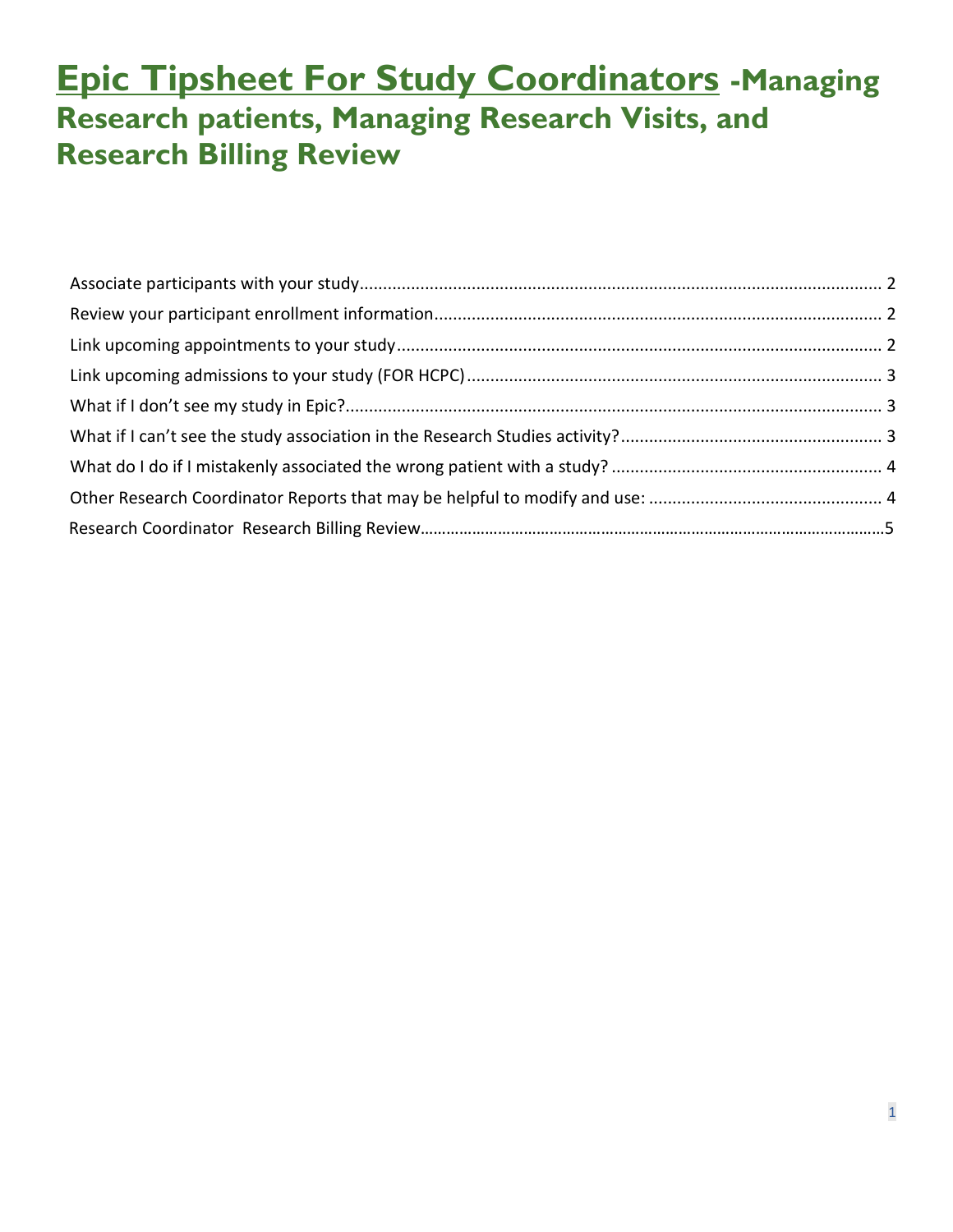#### <span id="page-1-0"></span>Associate participants with your study

You can associate all your study participants with your study and indicate what their status should be during conversion. After patients are associated with a research study, you can manage their upcoming visits in Epic. The **Find Patients Associated with My Research Studies** report from the Research Reports section of your dashboard will show you a listing of patients on your research study.

- 1. Click **Research Studies** on your main toolbar.
- 2. Look up your patient and click **Accept**.
- 3. Click  $\blacksquare$  **Add.**
- 4. Select the appropriate study and click **Accept**.
- 5. In the **Status** field, enter the appropriate status for the patient, such as Enrolled.
- 6. Click **Accept**.

#### <span id="page-1-1"></span>Review your participant enrollment information

You can review your study participants' enrollment information for accuracy and make updates.

To pull up the **Research Studies** activity for each patient:

- 1. Click **Research Studies** on your main toolbar.
- 2. Look up your patient and click **Accept**. Review the study-specific enrollment information for your patient for accuracy.



To generate a list of all patients associated with your study in Epic, run the **Patients Associated with My Studies** report from your Research Reporting Home dashboard. From the results, you can select a patient and click **Research Studies** in the report toolbar to jump to their Research Studies activity. You can use this report to quickly generate a list of patients to review, rather than looking them up via the Research Studies activity individually, but be sure to verify all your patients are appearing in the report as expected before using it as a work list.

#### <span id="page-1-2"></span>Link upcoming appointments to your study

From your version of the ES Appt Search for Research Coordinators report, you can review upcoming visits for your study participants and verify any study-related visits scheduled for go-live and beyond are appropriately linked to the study.

- 1. Open **Upcoming Appts for Patients Associated with <Insert Research Study>** Report.
- 2. On the Criteria tab, in the Research Study Criteria; Replace the study (ID) listed with your study ID.
- 3. Click/ select Save As at the bottom of the window.
- 4. In the new report name replace <Insert Research Study> with your study name and Accept.
- 5. Run your saved report created Above (this report is created from the **ES Appt Search for Research Coordinators** report template).
- 6. Review the appointments to determine which, if any, are already linked to your study.
- 7. If an appointment is not linked to your study but should be, select that appointment and click<sup>cal</sup> Link **to Study** on the report toolbar.
- 8. Select the study to which the appointment should be linked.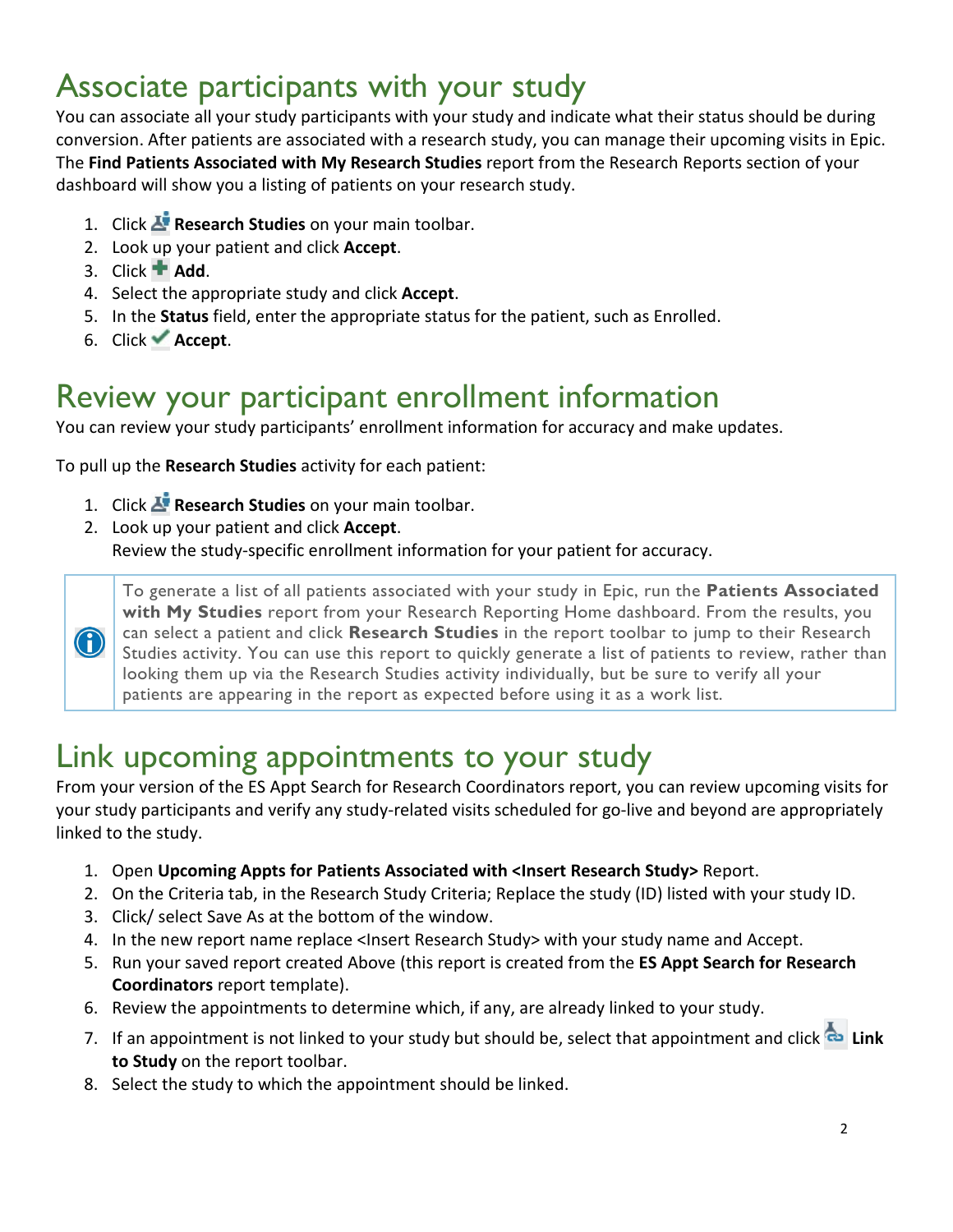- 9. If this study has a billing protocol, you'll be prompted to link this appointment to a specific day on the patient's timeline.
- 10. Click **Accept**.

## <span id="page-2-0"></span>Link upcoming admissions to your study (FOR HCPC)

#### **This wiil be done at or immideatly after Epic Go-live when patient admission information is available in Epic.**

From your version of the report, you can review upcoming planned admissions for your study participants and verify any study-related admissions planned for go-live and beyond are appropriately linked to the study.

- 1. Open the **Upcoming/Current Admissions for Patients Associated with <Insert Research Study>** Report.
- 2. Click/ select Save As at the bottom of the window.
- 3. In the new report name replace <Insert Research Study> with your Study name and Accept.
- 4. Run your saved version of the **Upcoming/Current Admissions for Study Patients** report.
- 5. Review the admissions to determine which, if any, are already linked to your study.
- 6. If an admission or pre-admission is related to your study, select that encounter and click **Link to Study** on the report toolbar.
- 7. Select the study to which the admission should be linked.
- 8. Click **Accept**.

# **Frequently Asked Questions:**

## <span id="page-2-1"></span>What if I don't see my study in Epic?

Your study may not be part of the approved studies selected to be created in Epic. If you think that your study should be in Epic than please contact Sujatha Sridhar with UTH eIRB.

#### <span id="page-2-2"></span>What if I can't see the study association in the Research Studies activity?

If you do not see a patient-study association when you expect to, try selecting the **Show** checkboxes in the upper right-hand corner of the activity to view statuses that may be filtered out.

#### <span id="page-2-3"></span>What do I do if I mistakenly associated the wrong patient with a study?

If you accidentally associate a patient with the wrong study, you can delete that enrollment to correct the patient's chart.

- 1. Click **Research Studies** on the main toolbar.
- 2. Search for the patient.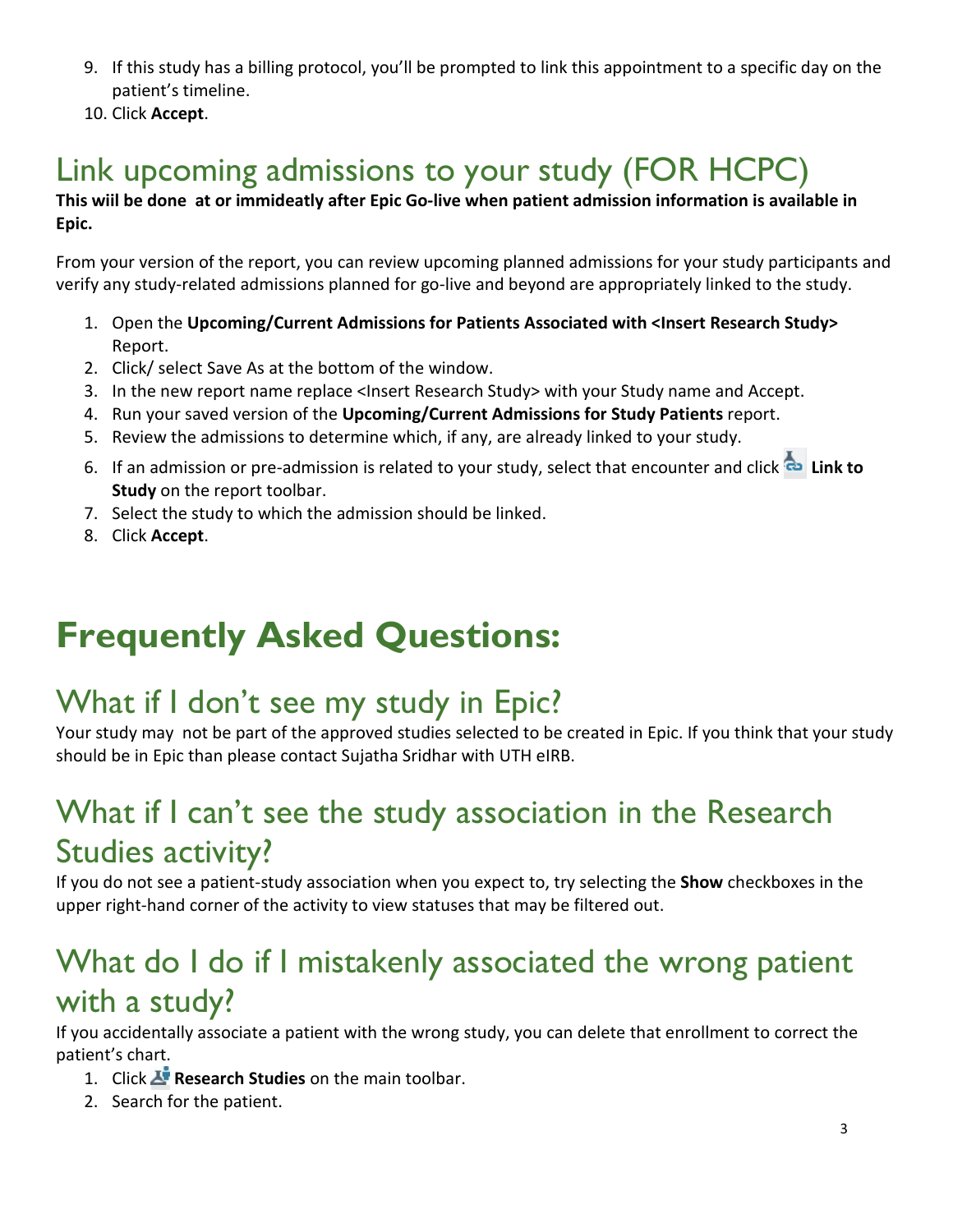- 3. Click the link for the erroneous study enrollment.
- 4. Click **Delete**.
- 5. In the window that appears, click **Delete** to confirm that you want to remove this patient.



You can view deleted study associations by selecting the **Deleted** check box in the upper-right corner of the Research Studies activity.

## <span id="page-3-0"></span>**Other Research Coordinator Reports that may be helpful to modify and use:**

- <Insert Research Study> Research Studies Status
- Upcoming/Current Linked Admissions for Inactive Patients Associated with <Insert Research Study>
- Find Patients Needing Re-Consent on a <Insert Research Study>
- Incomplete Research Tasks for <Insert Research Study>
- <Insert Research Study> Adverse Events Search

# **Research Coordinator Research Billing Reveiw**

Clinical studies profiles are entered into Epic to ensure research charges are billed appropriately.

All clincial studies at UTHealth meeting the below two (2) criteria are entered int Epic by a central team.

#### Criteria for study to be entered into Epic:

1. Study protocol dicates patient care that is performed for research purposes only and should be billed to the research account (not to patient/ patient's insurance.)

#### and/or

- 2. Study protocol dictaes routine care as part of the clinical study AND the study is a Qualifying Trial per CMS determation guidelines [CMS LINK](https://www.cms.gov/Regulations-and-Guidance/Guidance/Manuals/Internet-Only-Manuals-IOMs-Items/CMS014961)
- The study teams are required to associate/link all patients enrolled into the studies entered into Epic.
- The study teams are required to associate/link all research visit encounters for the studies entered into Epic
- The stuy teams are required to review all charges for research visist encounters for diseemiation.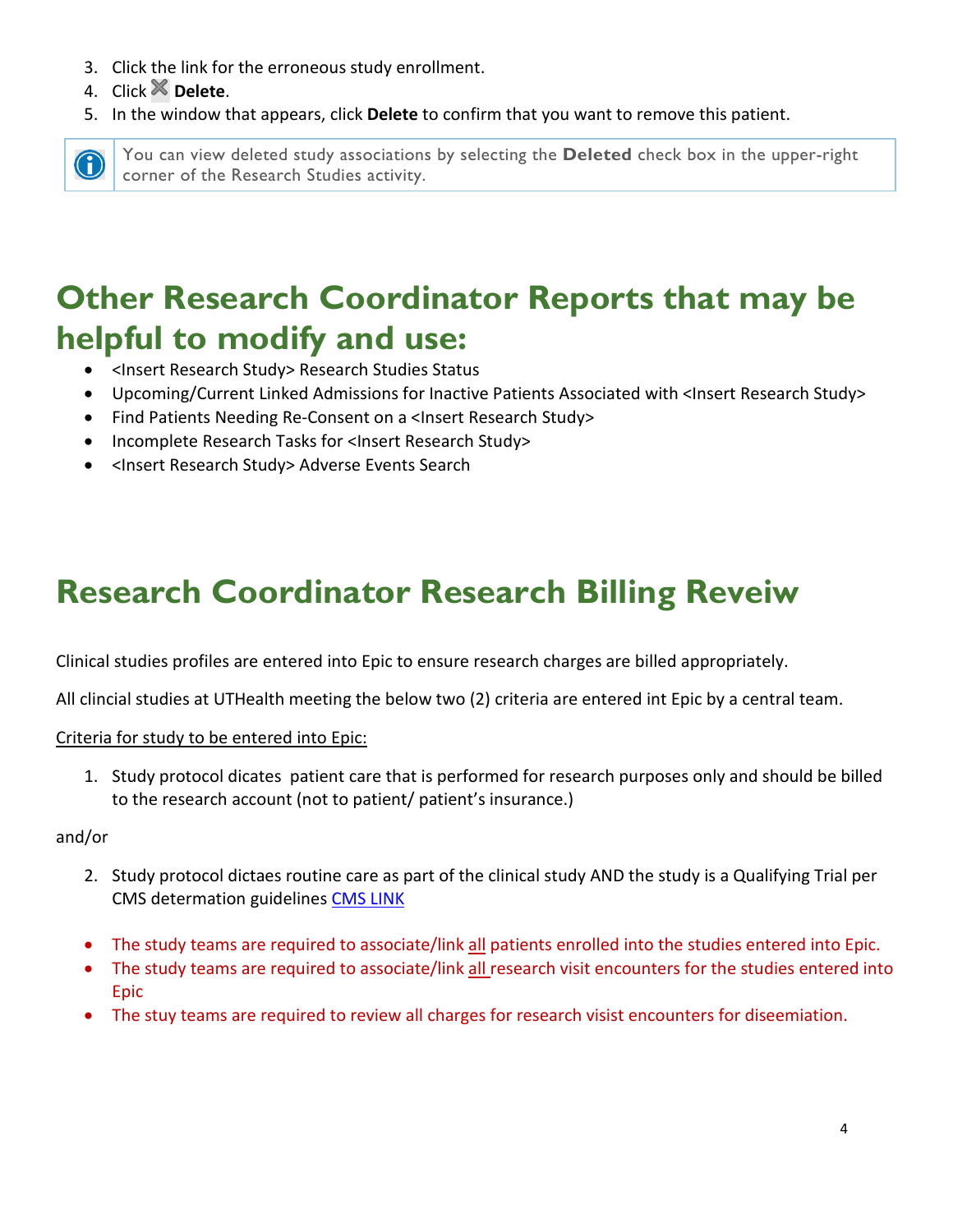### Research Billing Review:



## Find patients needing research billing review:.

- From the Research Coordinator My Studies dashboard, click the **Total Balance Needing Research**
- After the results load, click the **IFP** Icon to view the report

It should look like this: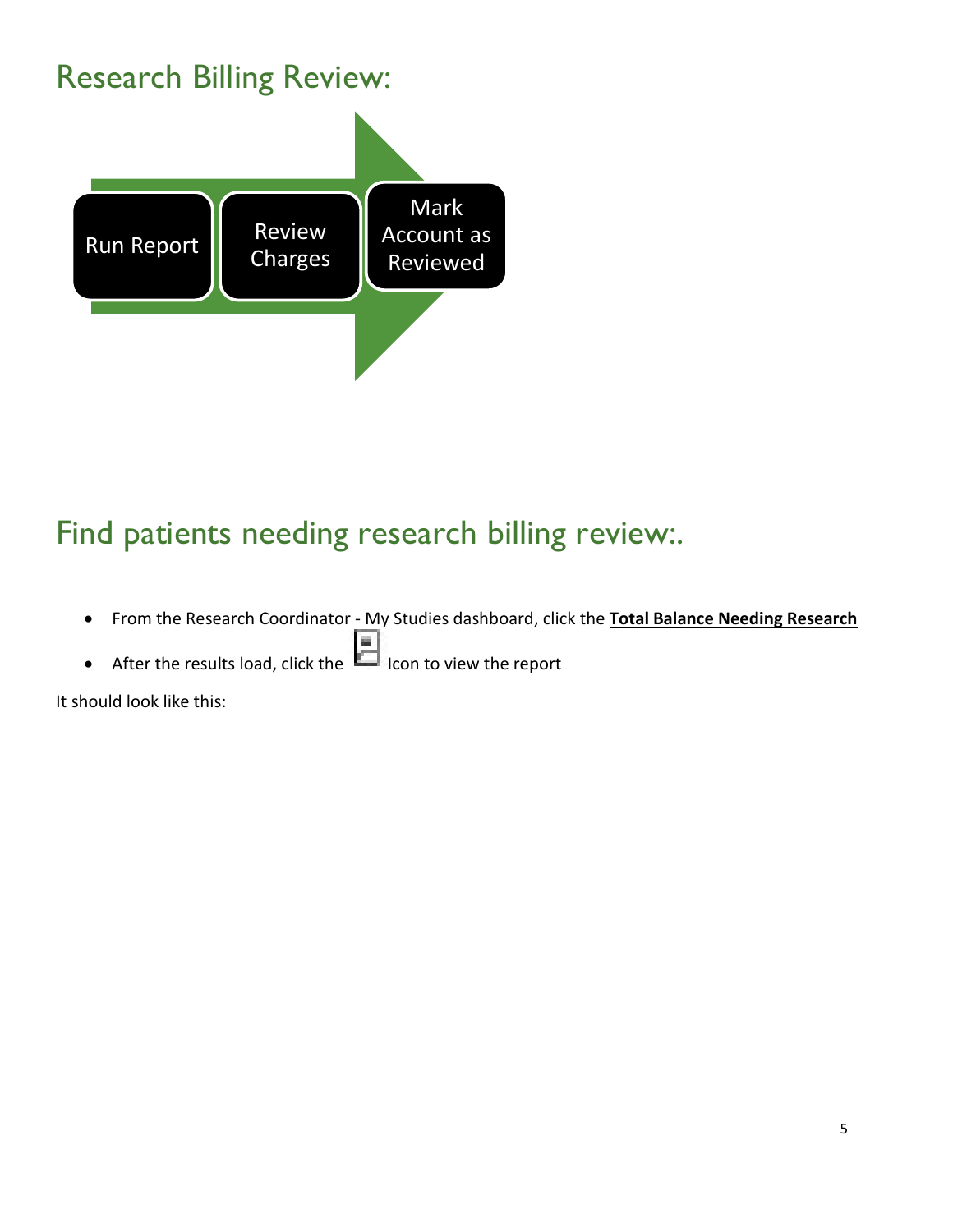# Workqueue to hold the charges

|               | Active (Total: 1,591; 854,548.00) | Deferred (Total: 0)                            |                                         |                              | 码                |
|---------------|-----------------------------------|------------------------------------------------|-----------------------------------------|------------------------------|------------------|
| <b>Status</b> | Svc Date                          | Patient                                        | Coverage<br>Account                     | <b>Billing Provider</b>      | Service Provider |
| M             |                                   | FB 12/17/2013 ORTHOPAEDIC BRADLEY E            | ORTHOPAEDIC                             | RADIOLOGY, R., RADIOLOGY, R. |                  |
| M             |                                   | <sup>6</sup> 10/20/2014 ORTHOPAEDIC.BRADLEY E  | ORYNOPAEDIC                             | RADIOLOGY, R RADIOLOGY, R.   |                  |
| M             |                                   | <sup>T</sup> E 08/04/2012 ZZIPMASTER, ROSA     | ZZIPMASTER, M ZZDNU UNITED RADIOLOGY, R |                              |                  |
| M             |                                   | 6 06/04/2015 WELCOME STEPHANIE                 | WELCOME.STE                             | FAMILY MEDICI FAMILY MEDIC   |                  |
| M             |                                   | <sup>T</sup> E 05/29/2015 WELCOME ALYSSA       | WELCOME ALY                             | FAMILY MEDICI FAMILY MEDIC   |                  |
| M             |                                   | <sup>F</sup> B 04/29/2015 LMRTESTING, HERMIONE | LMRTESTING.H                            | BEACON, PHYS BEACON, OP N    |                  |
| M             |                                   | <sup>T</sup> E 04/29/2015 LMRTESTING, JACK     | LMRTESTING.J                            | KALEIDOSCOP                  | KALEIDOSCOP      |
| M             |                                   | <sup> 04/29/2015 LMRTESTING, JACK</sup>        | LMRTESTING, J                           | KALEIDOSCOP KALEIDOSCOP V    |                  |

• Double-click a patient record in the report results to open the Research Billing Review activity.

|  | Report to Review Charges                       |                                     |              |                                     |     |                                                 |                               |
|--|------------------------------------------------|-------------------------------------|--------------|-------------------------------------|-----|-------------------------------------------------|-------------------------------|
|  | <b>R</b> Charges                               |                                     |              |                                     |     |                                                 |                               |
|  | Research Correction<br>☆ Non-Study Charges     |                                     |              |                                     |     |                                                 |                               |
|  | Select All Deselect All                        |                                     |              |                                     |     |                                                 |                               |
|  | <b>Biller Ryw</b><br><b>Study Ryw Syc Date</b> | <b>Post Date</b>                    | Code         | <b>Description</b>                  |     | Qty                                             | <b>Amount</b>                 |
|  | Ω<br>$\checkmark$                              | 01/01/21<br>01/07/21                | 1240000001   | HC SEMI-PRIVATE PSYCH ROOM DAILY    | ⇔ن← | $\overline{\phantom{a}}$                        | 800.00                        |
|  | □<br>$\checkmark$                              | 01/02/21<br>01/07/21                | 1240000001   | HC SEMI-PRIVATE PSYCH ROOM DAILY    |     |                                                 | 800.00                        |
|  | $\Box$<br>$\checkmark$                         | 01/03/21<br>01/07/21                | 1240000001   | HC SEMI-PRIVATE PSYCH ROOM DAILY    |     | ٠                                               | 800.00                        |
|  | <b>∀ Encounters</b>                            |                                     |              |                                     |     |                                                 |                               |
|  | <b>₩ Review History</b>                        |                                     |              |                                     |     | Last reviewed: 02/11/21 11:11 AM by Tom Leonard |                               |
|  |                                                |                                     |              |                                     |     |                                                 |                               |
|  |                                                |                                     |              |                                     |     |                                                 |                               |
|  | ⊗ Charges                                      |                                     |              |                                     |     |                                                 |                               |
|  | <b>₩ Encounters</b>                            |                                     |              |                                     |     |                                                 |                               |
|  | <b>₩ Review History</b>                        |                                     |              |                                     |     | Last reviewed: 02/11/21 11:11 AM by Tom Leonard |                               |
|  |                                                |                                     |              |                                     |     |                                                 |                               |
|  |                                                |                                     |              |                                     |     |                                                 |                               |
|  | A Charges                                      |                                     |              |                                     |     |                                                 |                               |
|  |                                                |                                     |              |                                     |     |                                                 |                               |
|  | Research Correction                            |                                     |              |                                     |     |                                                 | Mark Service Date as Reviewed |
|  | ☆ Study-Related - Bill to Study                |                                     |              |                                     |     |                                                 | Mark service date as reviewed |
|  | <b>Biller Ryw</b><br><b>Study Ryw</b>          | <b>Syc Date</b><br><b>Post Date</b> | Code         | Description                         |     | Qty                                             | <b>Amount</b>                 |
|  | K                                              | 02/01/21                            | 90870 (CPT®) | PR ELECTROCONVULSIVE THERAPY,1 SEIZ |     | $\mathbf{I}$                                    | 359.00                        |

### • Transfer a charge from Research Billing Queue to either the study account or to the patient's account

The following buckets of charges appear in the Research Billing Review activity:

1. Study-Related - Bill to Study